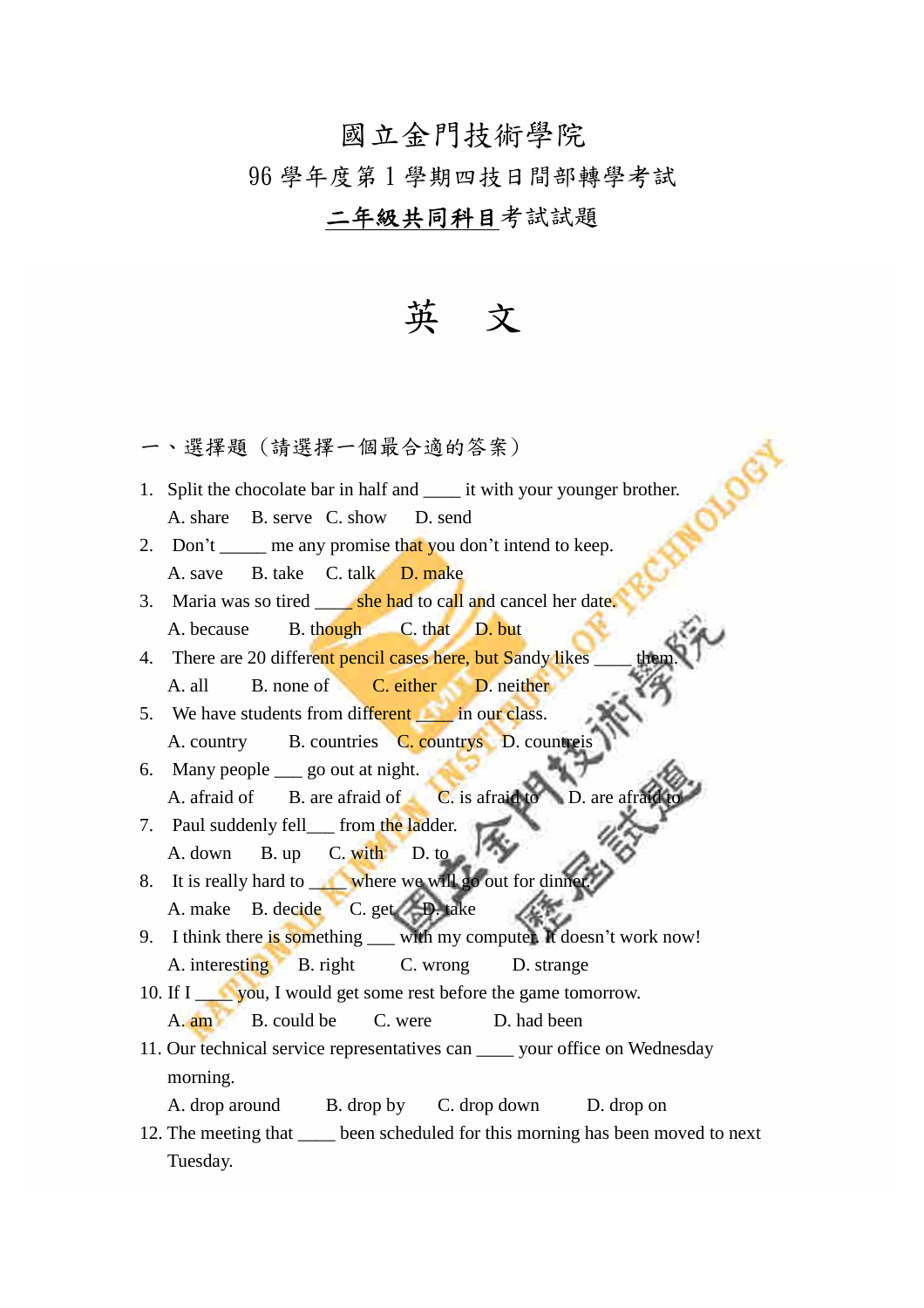A. has B. have C. will have D. was

13. The slowdown in the tourism industry this year has \_\_\_\_ to many hotels and resorts offering special discount packages to attract travelers.

A. caused B. induced C. led D. resulted

14. Only a few members of our staff have \_\_\_\_ to our clients'confidential financial records.

A. seen B. obtained C. access D. contact

15. The relationship \_\_\_\_ basic scientific research and the practical developments that could result is often not very obvious.

A. between B. to C. with D. among

### 二、段落填充

Teaching is the most important profession in the world. Teachers make the world a better place and without them, no one would learn about the world, life, math, science, and 16\_\_\_ subjects. A good teacher loves his or her job. He or she enjoys teaching students and is happy when the students are learning. The 17\_\_\_\_ part is that while teachers have the most important jobs in the world, they don't earn very much money. Each year, 18\_\_\_\_ college students want to become teachers. They would 19\_\_\_ study something that will help them earn a lot of money. 20\_\_\_\_ good teachers, there would be no lawyers, doctors, or people to work. Getting a good education would be impossible. Hopefully, in the future, more college students will become teachers.

| 16. A. no other | B. many other    | C. much other D. a lot other |
|-----------------|------------------|------------------------------|
| 17. A. round    | B. good          | $D. \text{mad}$<br>C. sad    |
| 18. A. fewer    | B. less          | C. many<br>D. more           |
| 19. A. rather   | <b>B.</b> better | C. want                      |
| 20. A. To       | <b>B.</b> For    | Without                      |
|                 |                  |                              |

This is the last month of school before summer vacation begins. I am so happy about that.  $21$  my exams are over, I can do whatever I want for two whole months. It would be great to sleep late, watch TV, and hang out with my friends. 22\_\_\_, I think this summer will be different. I would like to get a part-time job. With a part-time job, I could earn money and save toward my first trip overseas. I will go overseas with my family once I 23\_\_\_\_ from high school. On that trip, I plan to look at universities in the U.S. and Canada. Maybe I can even speak to some of the professors. I will be more 24\_\_\_\_ ready to study abroad when the time comes. Getting